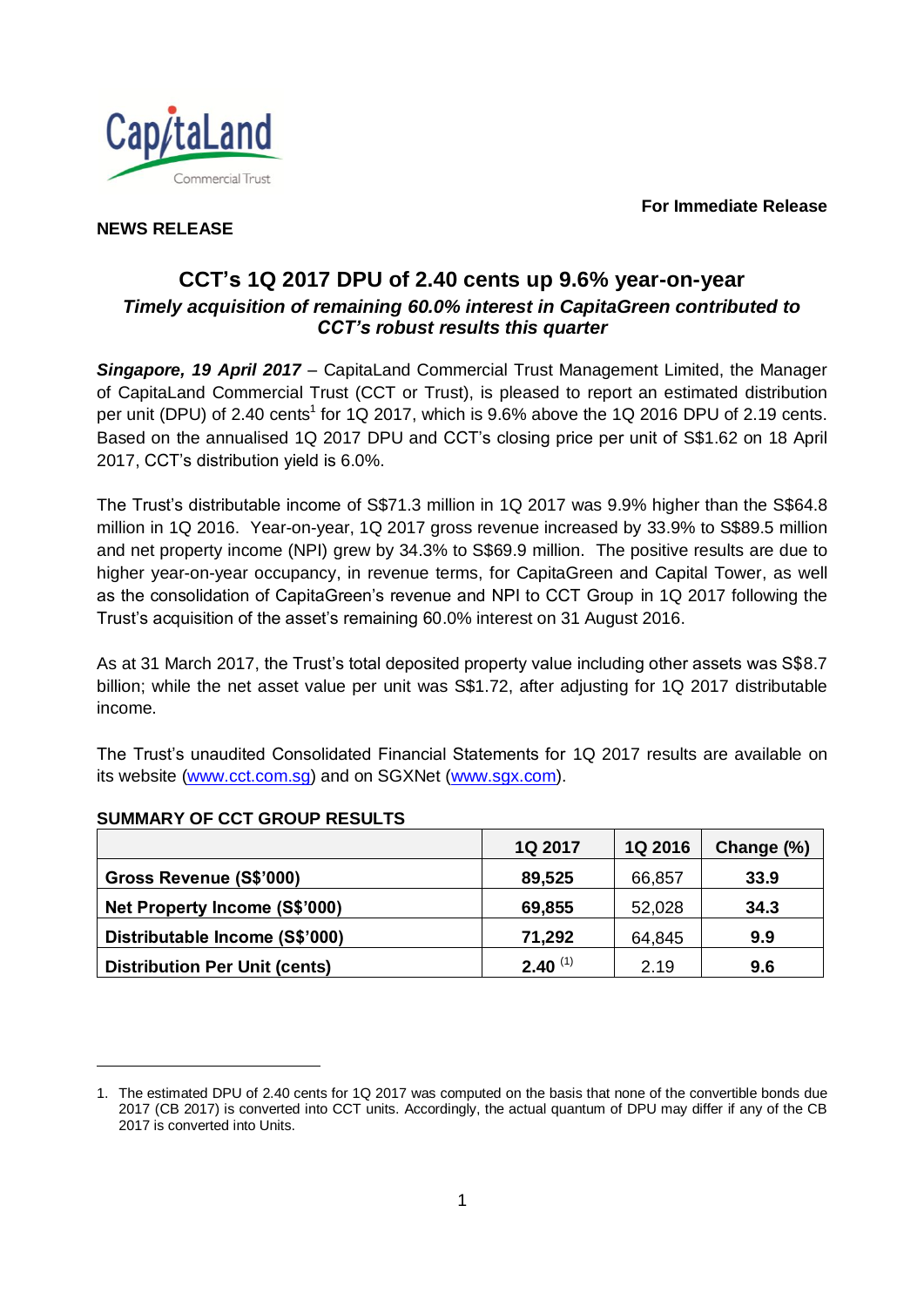Ms Lynette Leong, Chief Executive Officer of the Manager, said: "The timely acquisition of the remaining 60.0% interest in CapitaGreen, our award-winning, premium Grade A office building in the heart of Singapore's financial district, has significantly contributed to CCT's robust performance this quarter. It was a notable 9.6% increase in CCT's distribution per unit year-onyear. Notwithstanding challenging macroeconomic and office market conditions, CCT's committed occupancy rate of 97.8% as at end March 2017 remains high and well above the market occupancy rate of 95.6%. About 80% of the Trust's borrowings are pegged at fixed rates, which offer greater certainty of interest expense in a rising interest rate environment."

Ms Leong added: "In line with our portfolio reconstitution strategy to proactively rejuvenate the Trust's portfolio and enhance returns to our unitholders, we submitted plans to redevelop Golden Shoe Car Park in the second half of 2016. We have now obtained the Urban Redevelopment Authority's provisional permission for the proposed redevelopment and await the Singapore Land Authority's assessment of the differential premium (DP) payable for the potential enhancement in land use. Only when the DP is known can we complete the feasibility study of the proposed redevelopment and determine whether or not to proceed with it."

The Trust has a healthy balance sheet with an aggregate gearing of 38.1% which is well below the regulatory limit of 45.0%, and a stable average cost of debt of 2.6% as at 31 March 2017. CCT has no refinancing requirements in 2017 except for the S\$175.0 million convertible bonds due on 12 September 2017.

On 22 March 2017, the Manager of CCT and CapitaLand Mall Trust Management Limited, the Manager of CapitaLand Mall Trust, jointly announced the establishment of a US\$2.0 billion Euro-Medium Term Note (EMTN) programme for RCS Trust which owns Raffles City Singapore<sup>2</sup>. The EMTN Programme will enable RCS Trust to tap on a diversity of funding sources from the debt capital markets where necessary, which in turn enhances its financial flexibility.

In 1Q 2017, 113,000 square feet of new leases and renewals were signed in CCT's portfolio, of which 50% were new leases, including 45,000 square feet of retail space. Leasing demand was mainly driven by relocations from other buildings and several new companies. The business sectors of the demand include Business Consultancy, IT, Media and Telecommunications as well as Energy, Commodities, Maritime and Logistics. New and renewed tenants in 1Q 2017 include Dow Jones AER Company, Inc. (Singapore Branch), China International Capital Corporation (Singapore) Pte. Limited, Springs Capital Management (Singapore) Pte. Ltd., Saudi Aramco Trading Singapore Pte. Ltd., and En Dining Holdings Pte. Ltd.

#### Outlook for Singapore Central Business District (CBD) Office Market and CCT

l

Based on data from CBRE Pte. Ltd., Singapore's Core CBD occupancy rate remained stable at 95.6% while Grade A office market occupancy rate increased by 0.8% to 96.6% in 1Q 2017. However, Grade A office average monthly market rent eased by 1.6% quarter-on-quarter to S\$8.95 per square foot in 1Q 2017, on the back of uncertain economic environment and stiff competition among office landlords for tenants. Grade A office market rent has declined by 21.5% since 1Q 2015. This has adversely affected CCT's portfolio average monthly rent which

 $2^{\circ}$  Raffles City Singapore is jointly owned by CapitaLand Commercial Trust (60.0% interest) and CapitaLand Mall Trust (40.0% interest)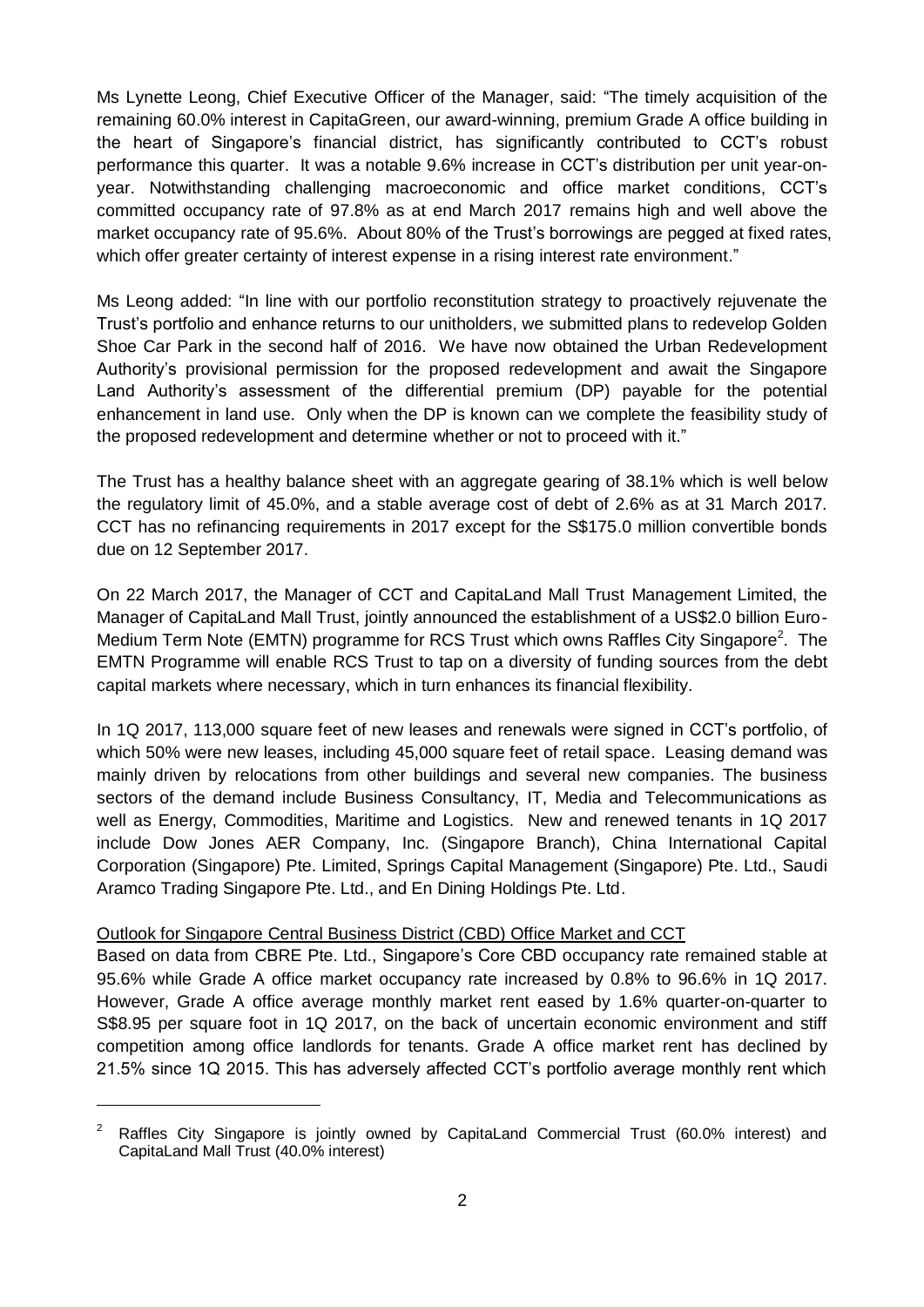has been declining since the start of 4Q 2016. The quarter-on-quarter decline was from S\$9.20 psf in 4Q 2016 to S\$9.18 psf in 1Q 2017.

Singapore's office market remains challenging in 2017. The impending completion of new office developments together with the increase in secondary stock from which tenants vacate and move to the new developments will continue to exert downward pressure on office market rents. The net property income of some properties in CCT's portfolio are expected to soften in the later part of 2017 as more renewals and new leases are committed below expiring rents.

#### **About CapitaLand Commercial Trust** (www.cct.com.sg)

CapitaLand Commercial Trust is Singapore's first and largest commercial REIT with a market capitalisation of approximately S\$4.8 billion. CCT aims to own and invest in real estate and real estate-related assets which are income producing and predominantly used, for commercial purposes. The total value of CCT's deposited properties is S\$8.7 billion as at 31 March 2017 comprising a portfolio of 10 prime commercial properties in Singapore. The properties in Singapore are Capital Tower, Six Battery Road, One George Street, Raffles City (60.0% interest through RCS Trust), CapitaGreen (100.0% interest through MSO Trust), HSBC Building, Twenty Anson, Bugis Village, Wilkie Edge and Golden Shoe Car Park.

CCT has been a constituent of FTSE4Good Index Series (FTSE4Good), a series of benchmark and tradable indices derived from the globally recognised FTSE Global Equity Index Series. FTSE4Good is designed to track the performance of companies meeting international corporate responsibility standards and forms the basis for over 70 different funds and investment products. CCT is also a constituent of other widely recognized benchmark indices such as MSCI, the SGX Sustainability Index and FTSE Straits Times Index.

CCT is managed by an external manager, CapitaLand Commercial Trust Management Limited, which is an indirect wholly owned subsidiary of CapitaLand Limited, one of Asia's largest real estate companies headquartered and listed in Singapore.

\_\_\_\_\_\_\_\_\_\_\_\_\_\_\_\_\_\_\_\_\_\_\_\_\_\_\_\_\_\_\_\_\_\_\_\_\_\_\_\_\_\_\_\_\_\_\_\_\_\_\_\_\_\_\_\_\_\_\_\_\_\_\_\_\_\_\_\_\_\_\_\_\_\_\_\_

Issued by CapitaLand Commercial Trust Management Limited (Company registration no. 200309059W)

| Analyst contact                           | Media contact                       |
|-------------------------------------------|-------------------------------------|
| Ho Mei Peng                               | Chia Sher Ling                      |
| CapitaLand Commercial Trust Management    | CapitaLand                          |
| Head, Investor Relations & Communications | <b>AVP, Group Communications</b>    |
| DID: (65) 6713 3668                       | DID: (65) 6713 3672                 |
| Mobile: (65) 9668 8290                    | Mobile: (65) 8223 9991              |
| Email: ho.meipeng@capitaland.com          | Email: chia.sherling@capitaland.com |
|                                           |                                     |

#### **Important Notice**

This release may contain forward-looking statements that involve assumptions, risks and uncertainties. Actual future performance, outcomes and results may differ materially from those expressed in forward-looking statements as a result of a number of risks, uncertainties and assumptions. Representative examples of these factors include (without limitation) general industry and economic conditions, interest rate trends, cost of capital and capital availability, competition from similar developments, shifts in expected levels of occupancy or property rental income, changes in operating expenses, including employee wages, benefits and training, governmental and public policy changes and the continued availability of financing in the amounts and the terms necessary to support future business. You are cautioned not to place undue reliance on these forward looking statements, which are based on current view of management on future events.